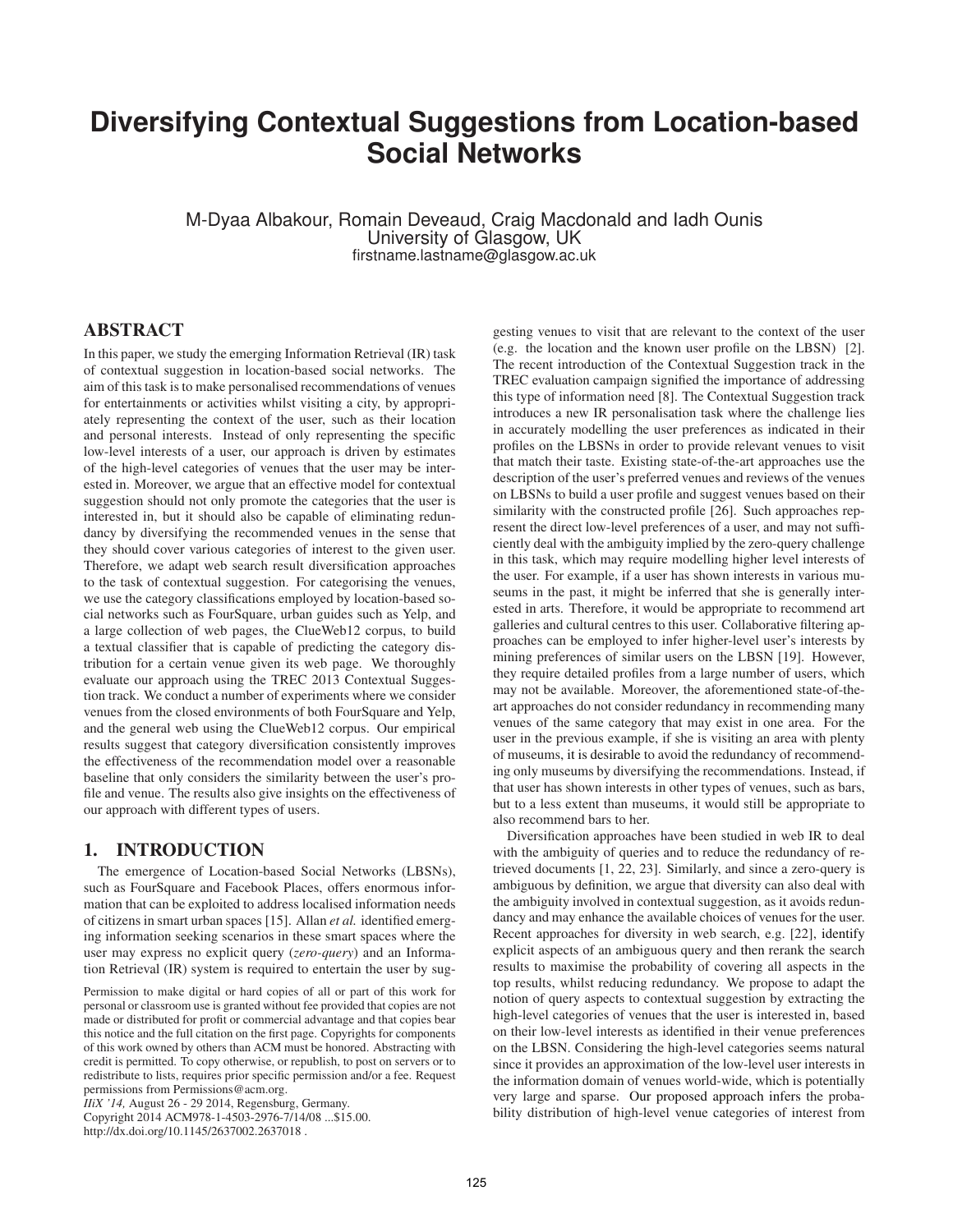the user preferences. Furthermore, using this probability distribution, we present an adaptation of a state-of-the-art diversification approach in IR, namely the xQuAD framework [22], to the contextual suggestion problem. With this adaptation, we produce a diversified ranking of venues that balances between matching the user's low-level interests, from their social profile on the LBSN, while also covering the inferred high-level venue categories from the user preferences. In our approach, the venue categories can be obtained directly from the category classifications in location-based social networks such as FourSquare and Urban guides such as Yelp, which are considered to be high quality sources. We further propose a text classifier that is capable of predicting the category of a venue from its public profile (i.e. an HTML page) on the web. This is done by using a large corpus of web pages, the ClueWeb12 corpus, and thousands of venues collected from FourSquare and Yelp. The availability of such a classifier allows our approach to be capable of suggesting venues from various sources that include any LBSN or the web in general. Indeed, our approach is generalisable beyond any specific LBSN and is not limited by a social network setting, as opposed for example to the aforementioned collaborative filtering approaches [3, 19, 27], which are limited by the information available about the users' preferences within a single social network.

Using the TREC 2013 Contextual Suggestion track, we empirically evaluate our diversification approach for contextual suggestion using two different venue categorisations. The track serves as a user study, since it involved crowd-sourced users who judged personalised suggestions [9]. We show that diversification consistently improves the effectiveness of the suggestions over a reasonable baseline that only considers the similarity between the user's profile and the venue. In our evaluation, we consider venues from Yelp and the FourSquare LBSN. Moreover, to show the generality of our approach beyond a specific LBSN, we also consider an evaluation where we suggest venues from a subset of the ClueWeb12 corpus.

As a summary, the contribution of the paper is twofold. Firstly, we devise and thoroughly evaluate a diversification approach for contextual suggestion that alleviates the potential redundancies of recommended venues in a personalised manner. Secondly, we develop a venue category prediction approach, which ensures that our diversification is applicable beyond a specific LBSN.

The remainder of the paper is structured as follows. We first discuss the related work in Section 2. Then, we introduce our general model for personalisation to provide contextual suggestion in Section 3. Following that, in Section 4, we introduce our adaptation of the web IR diversification approach to the contextual suggestion problem. In Section 5, we propose an approach for venue category prediction. We then describe our experimental setup for evaluation and discuss the results of our experiments in Section 6. Finally, we discuss the conclusions stemming from these results in Section 7.

#### 2. RELATED WORK

A recent study [15] has identified a variety of emerging localised information needs that citizens often have in smart urban spaces. Among these information needs are the contextual suggestion of venues or activities to users without explicitly specifying keyword queries [2]. With the emergence of LBSNs such as FourSquare and Facebook Places, and the growing interest in smart cities [6], the IR task of contextual suggestion is becoming more popular and several approaches have been proposed in the literature. Two streams of approaches can be recognised in the literature, namely, standard IR personalisation approaches and collaborative filtering approaches, which we further discuss below.

The first stream of approaches for contextual suggestion rely on traditional IR personalisation techniques [12], which require modelling the interests of the user, i.e. building some sort of a user profile that can be then used to provide more tailored results to the user's needs [4]. In social media platforms, modelling the interests of the user to provide personalised search has been performed from explicit user's interactions which include the content of the posts and the messages they share, or the pages on the web that they have previously "bookmarked", e.g. [18]. Similarly, for contextual suggestion in LBSNs, the user's low-level interests has been modelled using the description of venues or locations they are interested in (e.g. language models describing venues they like). For example, Kurashima *et al.* [16] proposed a probabilistic topic modelling approach to infer the next visit of a user by mining historical logs of GPS. Hu *et al.* [13] employs a similar approach but they use text and locations extracted from social media (e.g. Twitter). Yang *et al.* [26] incorporates opinions provided by previous users into the constructed language model of the venues. The aforementioned personalisation approaches suffer from two drawbacks. First, they are not capable of inferring the higher level interests of a user. For example, if a user has shown interests in many museums in the past (by rating them highly), a cultural centre may be deemed irrelevant to the user by a language modelling (LM) approach, since its description may have a different language model compared to the language model of museums rated highly by the user. However, the user may still consider it as relevant as it satisfies her interests in arts in general. The second drawback is that the suggestions will always be biased towards the types of venues that are rated highly by the user, which introduces redundancy. Our proposed approach tackles these drawbacks by both modelling the user's high level categories of interests and diversifying the recommendations according to these interests.

The second stream of work in contextual suggestion relies on collaborative filtering approaches that perform recommendation based on the venues that similar users have liked in the past within the LBSN, e.g. [3, 19, 27]. These approaches do not require any knowledge about the description of the venues and can tackle the first drawback identified above, but they require large past feedback from a lot of users to accurately infer the user's interests. In other words, they may suffer from the sparsity of user profiles in LB-SNs. To tackle sparsity, Noulas *et al.* [19] used random walk with a collaborative filtering approach based on latent space models and computed a variety of similarity criteria with venue's visit frequencies on the LBSN. Bao *et al.* [3] tackled the sparsity issues by identifying candidate local experts in one area and matching those to a given user. Nevertheless, collaborative filtering approaches are still restricted to users within a single LBSN.

In this work, we aim to adapt the first stream of contextual suggestion approaches and address their drawbacks. In particular, we aim to both identify the higher level user's interests and eliminate the redundancy in the top recommended venues by adapting a stateof-the-art diversification approach for web search to the problem of contextual suggestion. Our work is related to recent approaches for diversity in recommender systems e.g. [24, 29]. Zhang and Hurley [29] introduces the notion of user profile partitioning using clustering algorithms. The diversity is then achieved by generating recommendations from each constructed partition and then combining them uniformly in the final list of recommendations. Vargas and Castells [24] introduce the notion of sub-profiles within the user profile using available categorisation of the recommended items' domain. They achieve diversity by combining recommendations from each generated sub-profile and by taking into account the importance of each sub-profile in the final list of recommendations. Our approach is similar to [24], in the sense that we aim estimate the higher-level interests of the users in the various venue categories and use that as a prior knowledge for the diversification approach. However, unlike [24], which relies on collaborative fil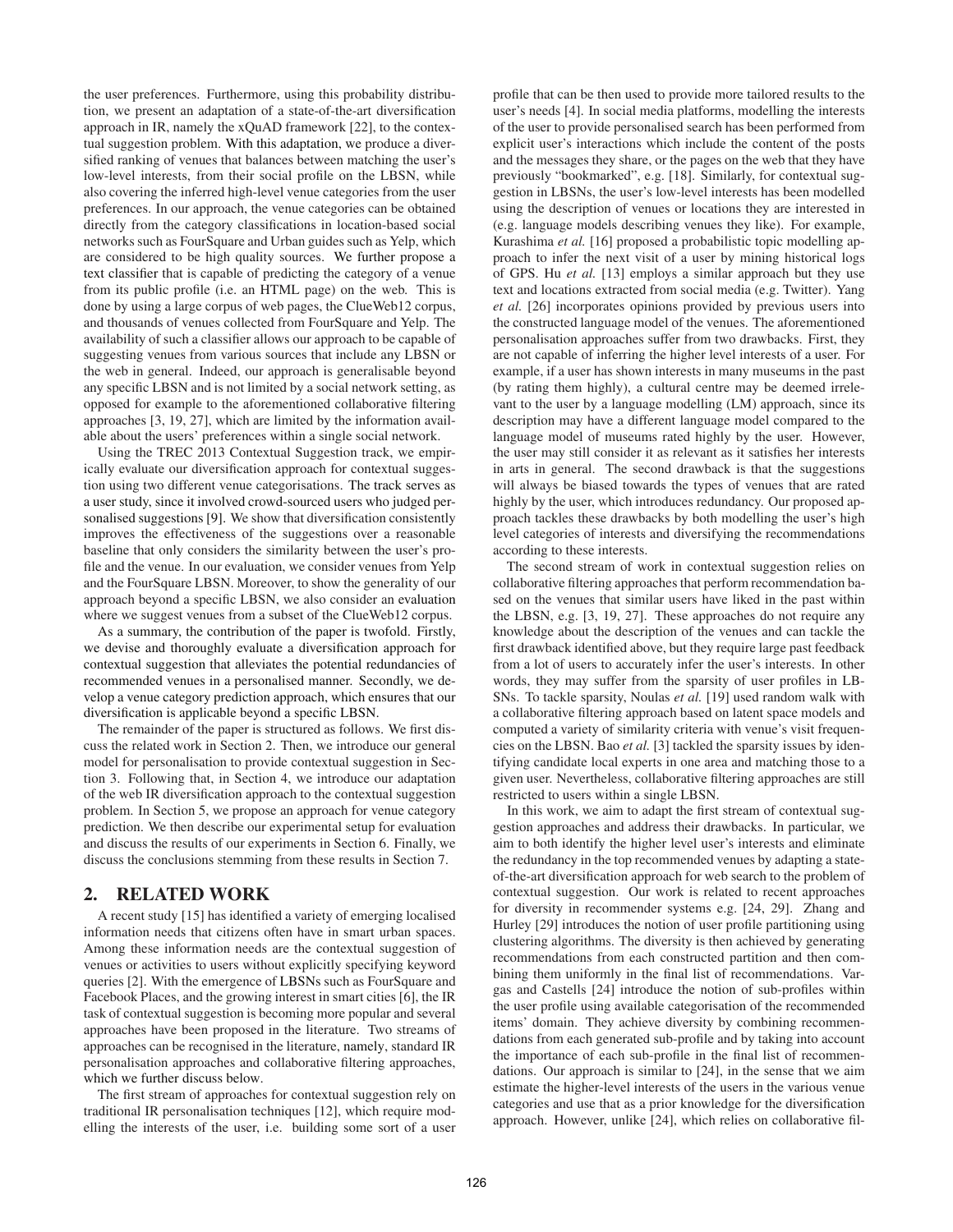tering within a LBSN, our proposed approach can be generalised beyond a single LBSN as we show later.

# 3. A MODEL FOR CONTEXTUAL SUGGES-**TION**

In this section, we describe our general approach for providing personalised venue recommendations given that we know the explicit interests of the user. First, we formalise the problem of contextual suggestion. Then, we describe our language modelling approach for contextual suggestion.

#### 3.1 Problem Formulation

Firstly, we assume that users have expressed preferences on venues that they are interested in. These preferences are expressed as ratings that the user provided on previous venues they have visited or read about indicating the degree to which they like these venues. These ratings may take many forms, e.g. integer rating scales such as 0-5 stars, binary ratings (like/dislike), or even unary rating such as 'has visited before'. This is akin to user ratings of information items, such as movies, books, or clothes in e-commerce platforms, which are used in recommender systems [10]. Considering a universe of venues V, from a *venue source* such as a LBSN (e.g. FourSquare), the user's preferences are specified by the ratings  $a(u, v_i)$  given by the user u to a subset of venues  $V_u \subset V$ . For each venue  $v_i \in V_u$ ,  $a(u, v_i)$  is a numeric score that reflects the intensity of the user's interest in that venue. The aim of our contextual suggestion model is to produce a ranked list of recommended venues for a certain context, specified by the user, her current location and/or the time. In this paper, we simplify the contextual suggestion problem by not considering the time as part of the context.

# 3.2 A Language Modelling Approach for Contextual Suggestion

For a context specified by the user  $u$  and their location  $l_u$ , we consider a set of *candidate* venues, a subset of venues  $V_l \subset V$ that are close enough to the user's location  $l<sub>u</sub>$ . For example, we can limit the candidate venues to be those within a certain distance from the user's location. This is a simplified approach that is supported by a recent study, which shows that users are more likely to visit venues close to their current location [27]. In future work, we may consider a distance decay factor to extend this simplified filtering of venues. The candidate venues are ranked by a recommendation score  $r(u, v); v \in V_l$  to produce the ranked list of venues that can be suggested to the user.

To estimate the recommendation score for a contextual personalised ranking of the venues, we adopt a content-based approach for recommendation, where we build a model describing the contents of both the user profile and the venues to be suggested to the user. To model the user's interests, we adapt a common modelling approach for personalisation [12], where we construct two profiles that represent the user preferences: (i) a positive profile and (ii) a negative profile. The *positive* profile describes the venues that the user likes, i.e. the venues for which the user has explicitly provided positive feedback. Formally, these venues are denoted by  $\mathcal{V}_u^+ = \{ v \in V_u : a(u, v) \geq \eta^+ \}$ ; where  $\eta^+$  represents a threshold over which the rating  $a(u, v)$  is considered positive (e.g. above 3 stars). On the other hand, the *negative* profile describes the venues that the user dislikes, i.e. the venues for which the user has explicitly provided negative feedback. Formally, these venues are denoted by  $\mathcal{V}_u^- = \{ v \in V_u : a(u, v) \leq \eta^- \}$ ; where  $\eta^-$  represents a threshold below which the rating  $a(u, v)$  is considered negative (e.g. below 2 stars).

Using the constructed profiles of the user, we estimate the rec-

ommendation score  $r(u, v)$  by estimating the similarity between the user's liked venues  $\mathcal{V}_u^+$  and a given candidate venue v and combining this with the dissimilarity between the user's disliked venues  $V_u^-$  and the candidate venue v. To achieve this, we use a language modelling (LM) approach where we construct a unigram language model for the description of the candidate venue, denoted by  $\theta_v$ , and each of the profiles, denoted by  $\theta_{v_u^+}$  and  $\theta_{v_u^-}$ respectively. Following this, we rank the candidate venues using the following recommendation score:

$$
r(u, v) = \alpha \cdot KL(\theta_v || \theta_{\mathcal{V}_u^+}) - (1 - \alpha) \cdot KL(\theta_v || \theta_{\mathcal{V}_u^-}) \tag{1}
$$

where  $KL(\theta_v || \theta_{v_u^+})$ , and  $KL(\theta_v || \theta_{v_u^-})$  calculate the Kullback Liebler (KL) divergence between the language model of the candidate venue and that of the positive and negative profiles respectively,  $0 \le \alpha \le 1$  is a parameter that regulates the contribution of each divergence component to the final score. To build the language model of a venue  $\theta_v$ , we use the home page of the venue on the LBSN or on the web as a textual representation. The home page of the venue contains information about the venue such as the venue's name, the description and the category of the venue (e.g. Food or Shopping). In addition, it incorporates a social aspect in the form of comments provided by users, as in FourSquare and Yelp. To build the language models of the user's profiles  $\theta_{\mathcal{V}_{\mu}^{+}}$  and  $\theta_{\mathcal{V}_{u}^{-}}$ , we use a concatenation of the home pages' contents for all the venues in the profile. Finally, we use Dirichlet's prior smoothing [28] when estimating the KL divergences in Equation (1).

# 4. CATEGORY DIVERSIFICATION FOR CON-TEXTUAL SUGGESTION

The ranking of venues produced by the language modelling approach of Equation (1) in the previous section considers only the low-level interests of the user represented in the language models of the positive and the negative profiles. Moreover, this ranking may result in redundancy by recommending many venues of the same category. Even if these venues are of interest to the user, she may still want to consider suggestions of other categories of interest. We aim to introduce diversity in the contextual suggestions to cover the venue categories of interest to the user. Our intuition is that diversity can deal with the ambiguity of the zero-query in contextual suggestion by approximating user's interests into highlevel venue categories and by eliminating potential redundancy of recommending venues of the same category. Our approach can still ensure that such diversification is performed in a personalised manner whereby we estimate the personal interest of the user in each of the various venue categories. In this section, we describe how we adapt a state-of-the-art approach for web search result diversification to the contextual suggestion problem.

Effective web search result diversification are based on an explicit representation of query aspects, such as IA-Select [1] and xQuAD [22], where the coverage of these aspects are estimated for each document in the retrieved ranked list of results in order to produce a diversified ranked list. Those approaches have been shown to outperform prior non-explicit content-based diversification approaches such as MMR [23]. We propose to adapt an explicit diversification approach where we consider the notion of query aspects to be equivalent to the high-level venue categories underlying the user's profile as described in their previous ratings. Furthermore, we propose to develop our adaptations using the xQuAD framework, since it is amongst the top performing diversification methods in four successive web search evaluation campaigns [23].

The xQuAD framework uses a greedy algorithm that re-ranks documents returned by a baseline retrieval model to balance between relevance and diversity. Given an ambiguous query q and an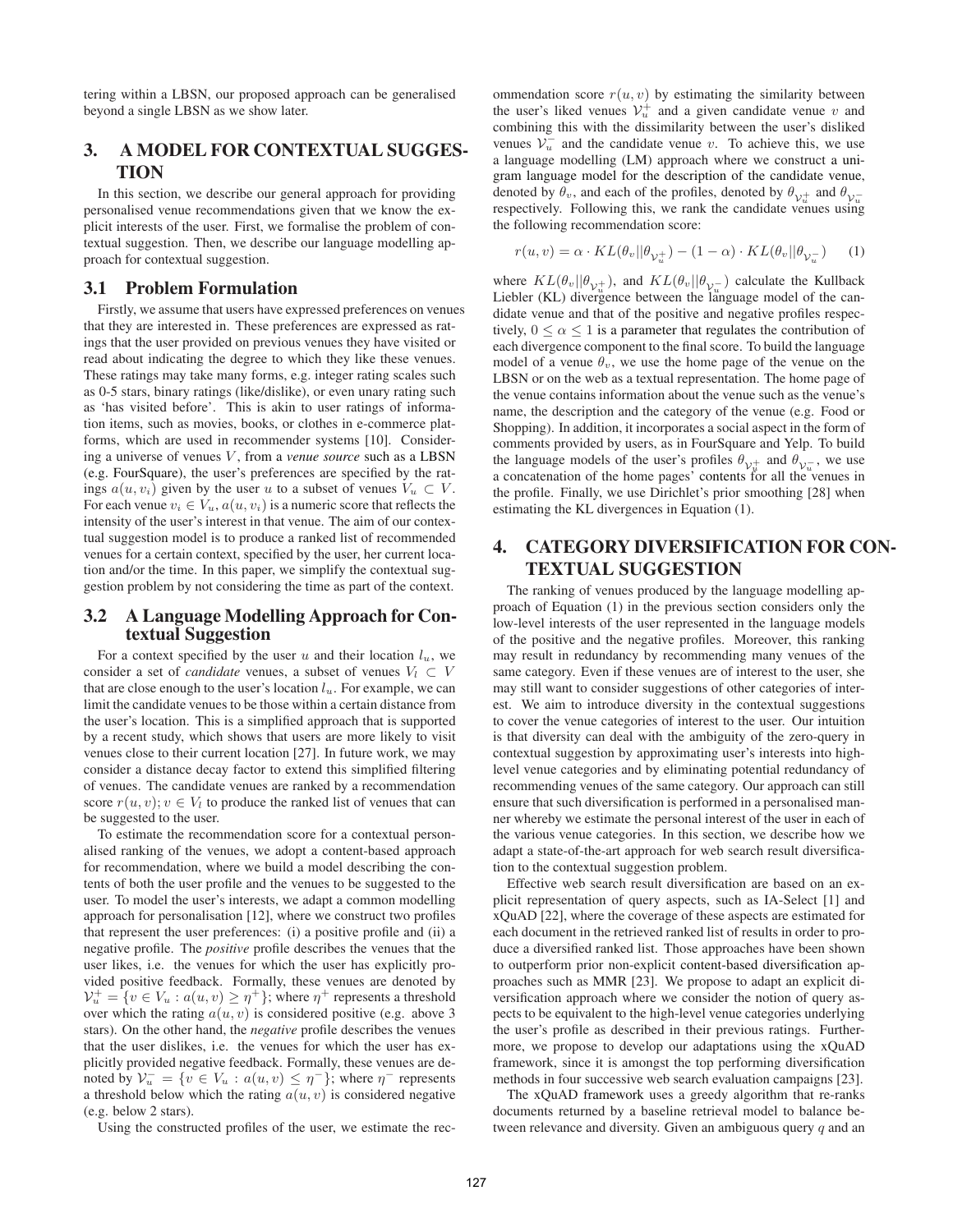initial ranking  $R$  produced for this query, xQuAD builds a new ranking S by iteratively selecting the highest scored documents from R, according to a probabilistic mixture model:

$$
(1 - \lambda) \cdot P(d|q) + \lambda \cdot P(d, \overline{S}|q)
$$
 (2)

where  $P(d|q)$  is the relevance component of xQuAD after a document likelihood retrieval model, and  $P(d, S|q)$  is the diversity component of xQuAD that quantifies the likelihood of observing this document but not the documents already in S, which were selected in previous iterations of the algorithm. In our adaptation, we equate the user profile  $u$  (the representation of the information needs in the contextual suggestion task) to the search query  $q$ , the venues to documents, and the venue categories to query aspects. Therefore, the objective function of the xQuAD framework for contextual suggestion can be written as:

$$
(1 - \lambda) \cdot P(v|u) + \lambda \cdot P(v, \overline{S}|u)
$$
 (3)

where  $P(v, \overline{S}|u)$  is the diversity component that quantifies the likelihood of observing the venue  $v$  but not the venues already in  $S$ , and  $P(v|u)$  denotes the probability that the venue v is of interest to the user and can be estimated using the ranking scores in Equation (1). More precisely, we estimate this probability as follows:

$$
P(v|u) \propto \frac{r(u,v)}{\sum_{v_i \in R} r(u,v_i)}\tag{4}
$$

where  $R$  is an initial ranking of venues produced by the language modelling approach.

As for the diversity component  $P(v, \overline{S}|u)$ , Santos *et al.* [22] defined it as a marginalisation of the probabilities over an explicit set of query aspects (which in our case are the categories of venues) as follows:

$$
P(v, \overline{S}|u) = \sum_{c_i \in C} \left[ P(c_i|u)P(v|c_i) \prod_{v_j \in S} (1 - P(v_j|c_i)) \right]
$$
 (5)

where:

- $\mathcal C$  is the set of all venue categories considered. This set is uniform for all users, and can be obtained from the categorisations employed by LBSNs such as FourSquare and Yelp;
- $P(c_i|u)$  defines the *category importance*, the probability that the user u is interested in the category  $c_i \in \mathcal{C}$ . As we show below, we devise two different approaches for estimating this probability; and
- $P(v|c_i)$  is the *category coverage*, which estimates the venue's coverage of the category in question. It equates to the document's coverage of a query aspect and is typically calculated using the approach in [22], where the coverage is based on the relevance estimation of documents for a query aspect. In our case, it is based on the category of the venue in the LBSN or the predicted venue category that we estimate below.

To estimate the probability distribution  $P(c_i|u)$ , the probability of a preference towards a certain venue category c for a given user  $u$ , we devise two different approaches. The first approach aims to achieve a *non-personalised* diversification, whereas the second approach aims to achieve a *personalised* diversification.

With *non-personalised* diversification, the probability  $P(c_i|u)$  is uniform for all users and all categories. In particular, we estimate this probability as follows:

$$
\forall c_i \in \mathcal{C} : \mathcal{P}(c_i|u) = \frac{1}{|\mathcal{C}|} \tag{6}
$$

For *personalised* diversification, estimating the probability distribution  $P(c_i|u)$  involves inferring a distribution of categories of interest for the user using her preferences encapsulated in both user's profiles  $V^+$  and  $V^-$ . We estimate this probability as a marginalisation of probabilities over all the venues in the original ranking of venues R, generated by the language modelling approach. In this marginalisation, we assume the obvious independence of the venue category from the user and we compute it as follows:

$$
P(c_i|u) \propto \sum_{v \in R} P(c_i|v) \cdot P(v|u) \tag{7}
$$

where  $P(v|u)$  can be estimated using Equation (4) from both user's profiles  $V^+$  and  $V^-$ ; and  $P(c_i|v)$  is the probability that the venue  $v$  corresponds to the category  $c_i$ . This probability can be obtained in two different ways:

- $P(c_i|v)$  can be directly obtained from the categorisation of venues in the LBSN. For example, if the venue  $v$  is classified in the LBSN as a shopping venue then  $P('shopping'|v) = 1$ and  $P(c_x|v)=0$  for all other categories  $c_x \in \mathcal{C}$ .
- If the venue source is not a LBSN, e.g. the web, then the estimation of  $P(c_i|v)$  is more challenging. In the following section, we develop a category prediction approach that estimates the probability  $P(c_i|v)$  using a web document representing the venue  $v$ , such as its home page on the public web. This makes our approach applicable to venues beyond a single LBSN.

# 5. VENUE CATEGORY PREDICTION

Touristic guides and LBSNs provide a high-level categorisation of their venues to aid users in browsing the available places to visit. The category information available in such guides or networks can be considered as accurate information about the categories that apply to a venue (e.g. Food or Shopping). However, in some cases, venues may not be available in a certain LBSN. Therefore, we need to be able to predict the category of the venue. In fact, this would be the case when we consider the entire web as a source of venues for recommendation.

In this section, we develop an approach for predicting the venue category given a web document that represents the venue. We propose to use a large collection of web documents to be able to classify any web document that may represent a venue into the right venue category. In other words, for a web document  $d$  that represents a venue  $v$ , e.g. its home page, our classifier would be able to estimate a category probability distribution  $P(c_i|v)$  for all the categories  $c_i \in \mathcal{C}$ .

Our approach is inspired by [5], which maps Facebook likes to DMOZ categories using a supervised machine learning approach that builds a textual classifier trained with top web search results. Similarly, we start from ground truth data obtained from a large number of venues in a LBSN. Using these venues, we can retrieve, from a web collection, a number of web documents that either represent the venue (from the web site of the venue) or mention the venue. We make the assumption that these documents represent the actual category of the venue in the LBSN. These documents can be then used to train a textual classifier with a supervised machine learning approach to be able to predict the category probability distribution for a web document representing a venue of an unknown category.

The process of training the textual classifier hasthe following stages:

• The first stage is *sampling venues* from a LBSN that can be used for the training process. Formally, we consider a subset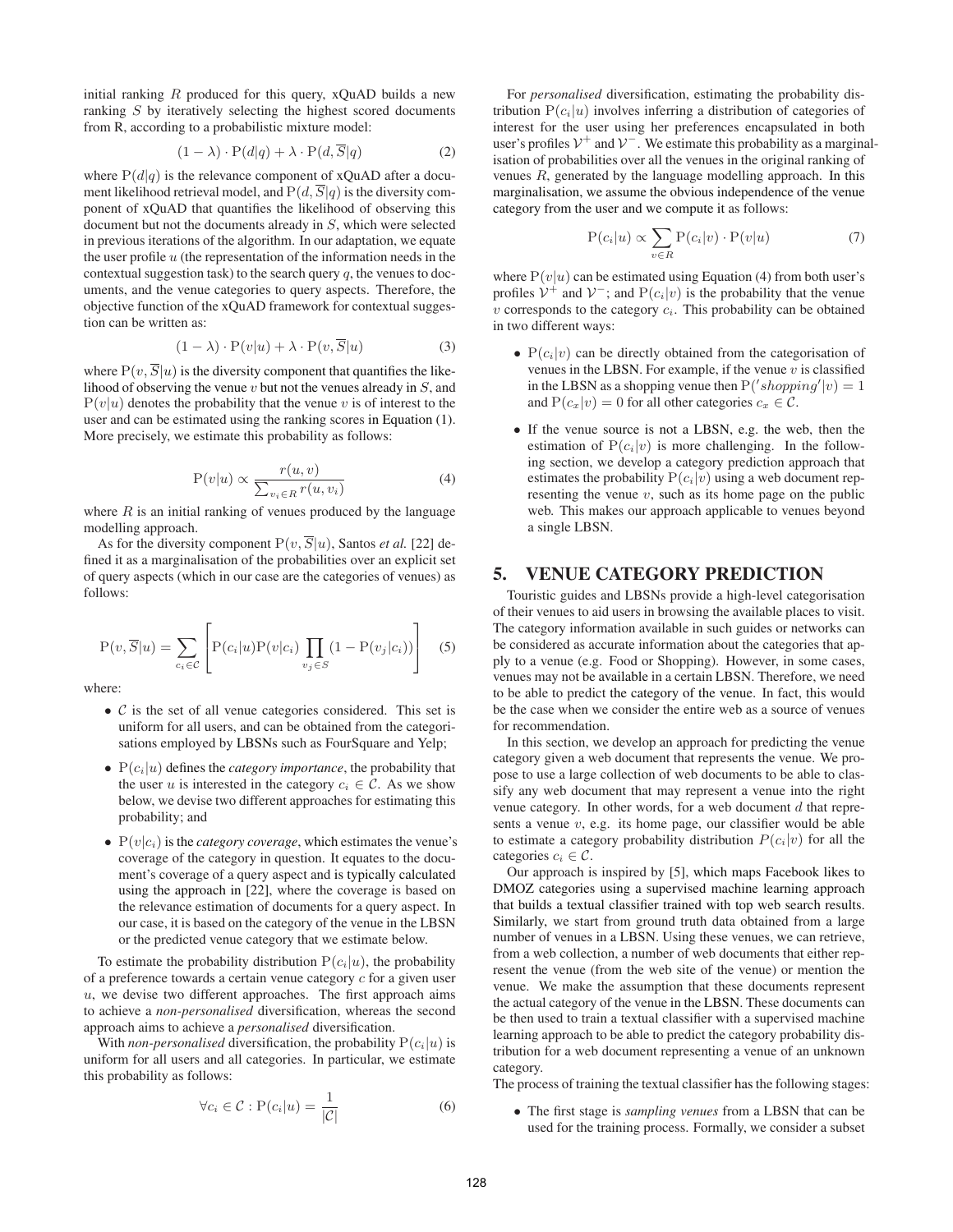

Figure 1: An example of the training process of the classifier

of venues V*sample* ⊂ V obtained from a LBSN as the sample venues where the categorisation's information are available.

- The second stage is *retrieving web documents* that are relevant for each venue in the sample in order to create learning instances for the classifier. For each venue  $v \in V_{sample}$  of category  $c_v$ , we retrieve a set of web documents  $D_v$  and we consider each web document  $d_i \in D_v$  to be labelled with  $c_v$ . The assumption is that the content of those documents will be representative of the venue  $v$  and therefore they are also representative of the category c*v*. To retrieve the documents  $D_v$ , we use the title of the venue  $t_v$  as a query and consider the top  $k$  retrieved documents for this query from a large web collection to represent the set D*v*. For retrieval, we explore using a standard retrieval model, such as BM25, as well as state-of-the-art learning-to-rank approaches as we show later. For each document  $d_i \in D_v$ , we use the pairs  $(d_i, c_v)$ as a learning example for the classifier where the document  $d_i$  is mapped to the category  $c_v$ .
- The last stage is *applying the supervised machine learning* using the learning instances extracted in the previous stage. The supervised machine learning algorithm uses the terms of the documents as features for learning.

In Figure 1, we show a concrete example of the training process. For the venue "Tierra Cafe" in the sample venues V*sample*, we retrieve, from a web collection,  $k$  documents that are relevant to the venue using "Tierra Cafe" as a query. From each document retrieved, a learning instance is created where the venue category associated to the document is considered to be "restaurant", which is the original category of the sample venue "Tierra Cafe". Once the training is completed, we have a textual classifier that can estimate the category probability distribution  $P(c_i|v)$  for a venue v given the web page that represents it. Figure 2 shows a concrete example of the category prediction using our text classifier after being trained using the process above.

Our proposed approach for category prediction is evaluated in the experiments in the coming section, before evaluating our category diversification for contextual suggestion.

#### 6. EXPERIMENTS

In this section, we aim to thoroughly evaluate our approach for contextual suggestion. Since the category prediction is a required



#### Figure 2: An example of predicting the category of the venue represented with a web page

component for the diversification to work, we first validate our category prediction approach. Following this evaluation and using the conclusions stemming from it, we then conduct a number of experiments to assess the quality of the contextual suggestions produced with the diversification approach and compare it to our LM baseline introduced in Section 3. The remainder of the section is structured as follows. We first identify the concrete research questions we aim to answer by conducting our experiments. Then, we present our experimental setup highlighting the various datasets used. The evaluation of the category predictions is then presented, followed by the evaluation of the diversified contextual suggestions and an analysis of the results.

#### 6.1 Research Questions

In our experiments, we aim to answer the following research questions:

- **RQ1**: How effective is our classification approach for predicting the category of a venue given its web page? What is the best setting under which the classifier produce the most accurate predictions? (Section 6.3)
- RQ2: Can our diversification approach improve the quality of contextual suggestion over a reasonable baseline model? (Section 6.4)

Next, we discuss our experimental setup and describe how the above questions can be answered.

## 6.2 Experimental Setup

In this section, we first describe the dataset of the TREC 2013 Contextual Suggestion track used to evaluate our diversification approach. Then, we describe the venue sources we used to identify candidate venues for our model. Moreover, we present the venue category sets considered in our diversification method. Finally, we describe the experimental setup for venue category prediction.

#### *6.2.1 Dataset*

We evaluate our contextual suggestion model using the TREC 2013 Contextual Suggestion track [9]. The dataset used in this track consists of user profiles and geographical contexts. In addition, it consists of 50 sample venues within the city of Philadelphia, PA in the USA. These sample venues are used to construct the users' profiles. Each user profile consists of a 5 point rating scale (from 0 to 4) explicitly provided by the user to web pages and descriptions of the sample venues. These ratings are similar to those usually available in LBSNs. The geographical contexts are 50 selected city centres in the USA and the task is to provide contextual suggestions for pairs of users and city centres. The judgments collected are a total of 223 pairs of user/city centre pairs with contextual suggestions of venues judged from 115 unique users in 36 unique geographical contexts (city centres). The task also involves providing a URL of the venues from either the open web or a large collection of web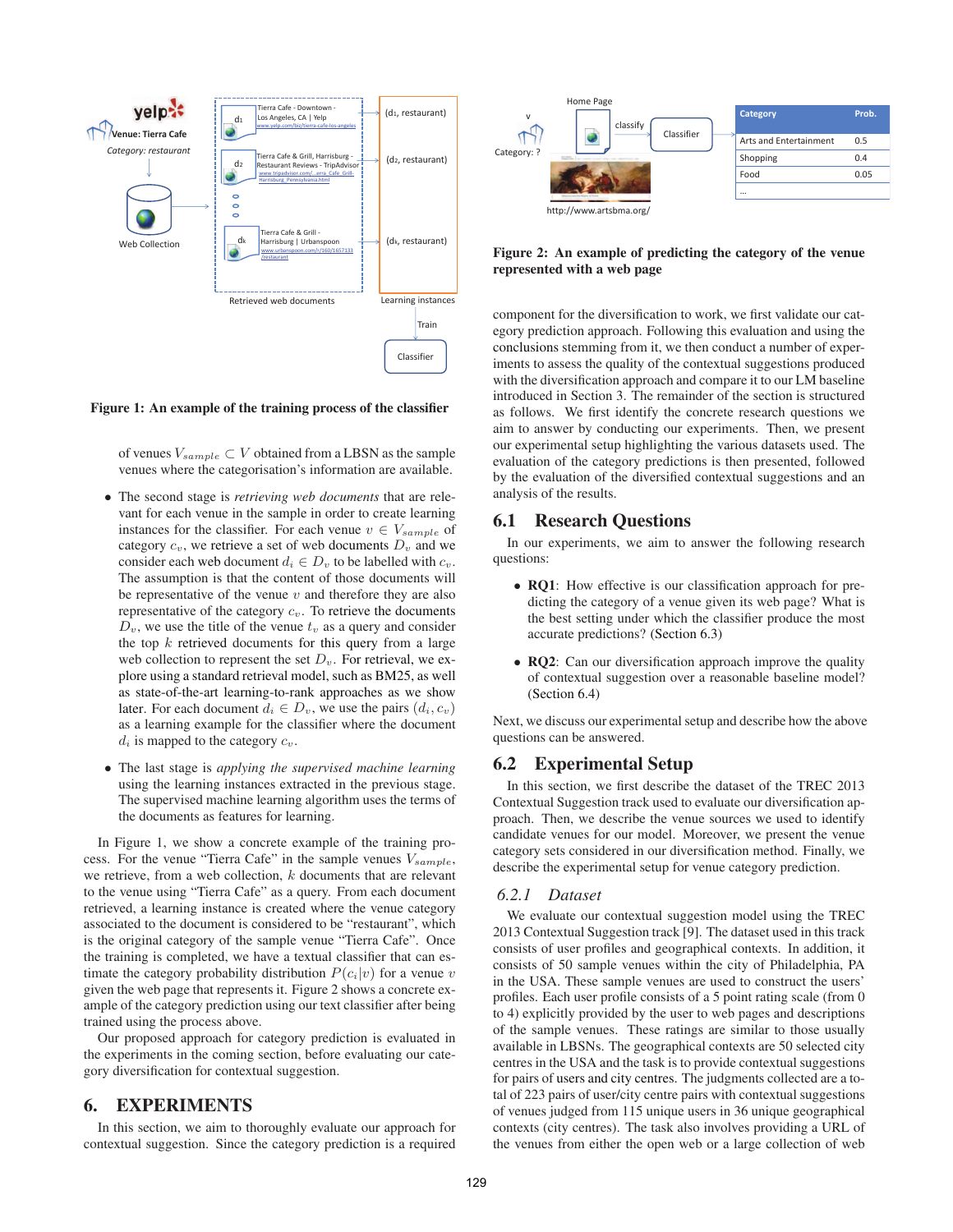documents, the ClueWeb12 corpus, together with a short description of the suggestion. Both the descriptions and the web pages are rated by the actual users but since the descriptions are free text provided by the participating groups in the track, it is not possible to reuse the judgments of those descriptions. Therefore, we evaluate our contextual suggestions using only the judgments provided for the URLs or the ClueWeb12 identifiers of the suggestions. We also note that the Contextual Suggestion track does not use the traditional pooling approach that TREC uses for relevance assessment but instead asks users to judge the top 5 suggestions produced by each submitted run individually. Hence, there are cases where URLs or ClueWeb12 identifiers are judged more than once for the same user/city centre pair, but with different judgments. For these URLs, we aggregate the various judgments available into a single one by taking the highest rating available.

#### *6.2.2 Venue Sources*

The participating groups in the TREC 2013 Contextual Suggestion track used a variety of sources for venues, such as Google Places, FourSquare, Yelp and ClueWeb12 CS, with varying success [9]. Therefore, to show the generality of our approach, we consider a number of these sources in our experiments. In particular, to generate the candidate venues that can be ranked for a certain user profile in a given city centre, we collect venues from the FourSquare LBSN and Yelp, which is both an urban guide and a LBSN. Using the FourSquare API, <sup>1</sup> we collected all the venues for the 50 city centres of the track in a 4  $km^2$  grid centred at those locations. Similarly, using the Yelp  $API<sub>1</sub><sup>2</sup>$  we collected venues for the same grids. The total number of venues collected from FourSquare and Yelp is 60,212 and 7,096 venues respectively. For each collected venue, we have the title of the venue, its category according to the corresponding LBSN, its web page and other information. As an alternative venue source, we also consider candidate venues from the ClueWeb12 corpus where we are not restricted to a certain LBSN. In particular, as candidate venues, we use the web pages in a subset of ClueWeb12, the ClueWeb12 CS, created specifically for the track [9]. ClueWeb12 CS contains 30,144 documents where each corresponds to one of the geographical contexts (the city centres) in the track and may potentially represent a candidate venue suitable for the contextual suggestion problem.

#### *6.2.3 Venue Categories*

In order to show the generality of our diversification approach beyond specific LBSNs, in our experiments we consider a variety of combinations of the source for candidate venues and the set of venue categories for diversification. Table 1 summarises these combinations. For the first two, denoted by (l1, l2), we consider venues from only a specific LBSN (FourSquare and Yelp respectively) and use the categories of those venues that are available in the corresponding LBSN. Both FourSquare and Yelp classify venues according to their own hierarchy of categories, of which we only consider the top level. For the last two settings  $(w1, w2)$ , we use an open setting where we are not restricted to a certain LBSN but instead we can suggest venues from a snapshot of the web. In this case, we use the ClueWeb12 CS dataset as a source of candidate venues. We also employ our venue category prediction (c.f. Section 5) to estimate the category distribution of a venue given a web page from the ClueWeb12 CS, where we train the classifier using the top level categories of FourSquare (w1) or Yelp (w2).

The category sets used in our experiments for the diversification approach and the category prediction are the top level categories

Table 1: Experiments Specification

| Setting | <b>Venue Sources</b>       | <b>Categories</b> |  |  |  |  |  |  |
|---------|----------------------------|-------------------|--|--|--|--|--|--|
| 11      | Specific LBSN (FourSquare) | FourSquare        |  |  |  |  |  |  |
| 12      | Specific LBSN (Yelp)       | Yelp              |  |  |  |  |  |  |
| w1      | Web Subset (ClueWeb12 CS)  | FourSquare        |  |  |  |  |  |  |
| w2      | Web Subset (ClueWeb12 CS)  | Yelp              |  |  |  |  |  |  |

Table 2: Top-level categories used for diversification and category prediction

| <b>FourSquare</b>         | Yelp                    |
|---------------------------|-------------------------|
| Arts and Entertainment    | Arts and Entertainment  |
| Food                      | Beauty & Spas           |
| Nightlife Spots           | Education               |
| Great Outdoors & Services | Food                    |
| <b>Shops</b>              | Hotels & Travel         |
| Travel & Transport        | Religious Organisations |
|                           | Shopping                |
|                           | Sports & Leisure        |
|                           | Restaurants             |
|                           | Nightlife               |

of FourSquare and Yelp, which are listed in Table 2. Yelp has a total of 22 top-level categories in its hierarchy; we excluded 12 of those that are not suitable for contextual suggestion. Examples of categories excluded include 'Property', 'Public Services & Government' and 'Local Services'. FourSquare has a total of 9 top-level categories of which we excluded 3 that are not suitable for contextual suggestion, namely 'Residences', 'Professional' and 'College and Universities'. Both of the hierarchies have finer-grained categorisation under the top categories. For example, different types of cuisines under 'Food' and different types of sport under 'Sport & Leisure'. In future work, we will consider finer-grained categories in lower levels of the category hierarchy. For example, the types of cuisines that a user likes.

#### *6.2.4 Category Prediction Setup*

In Section 5, we presented our approach for venue category prediction that involves 3 stages for training a text classifier. First, for the sampling stage, we randomly selected 5000 FourSquare venues and 5000 Yelp venues from the collected venues used in our combinations l1 and l2. Next, for the second stage of retrieving example documents (web pages) corresponding to the training venues, we used the full ClueWeb12 dataset, which is a large web collection of around 733 million English web pages. We index the collection using the Terrier platform [20] without stemming and without removal of stopwords. To retrieve documents corresponding to the training venues, we experimented with 3 different retrieval approaches, namely ranking documents by BM25 alone, and by using two learning-to-rank approaches. In particular, we use AFS [17] – which creates a learned model that linearly combines feature values – and also the state-of-the-art LambdaMART learning-to-rank technique  $[11, 25]^3$ , which creates a learned model based on regression trees. To train the learning-to-rank techniques, we use 200 queries from the the TREC Web tracks 2009-2012, randomly split into training and validation sets, so as to prevent overfitting. For applying learning to rank, we used 63 different features that includes document weighting models, term-dependence proximity models, hyperlink analysis (inlink counts and URL lengths), and content quality (e.g. spam classification). Finally, for the last stage of applying the supervised machine learning for text classification using

<sup>1</sup> http://developer.foursquare.com

<sup>2</sup> http://www.yelp.com/developers/

<sup>3</sup> http://code.google.com/p/jforests/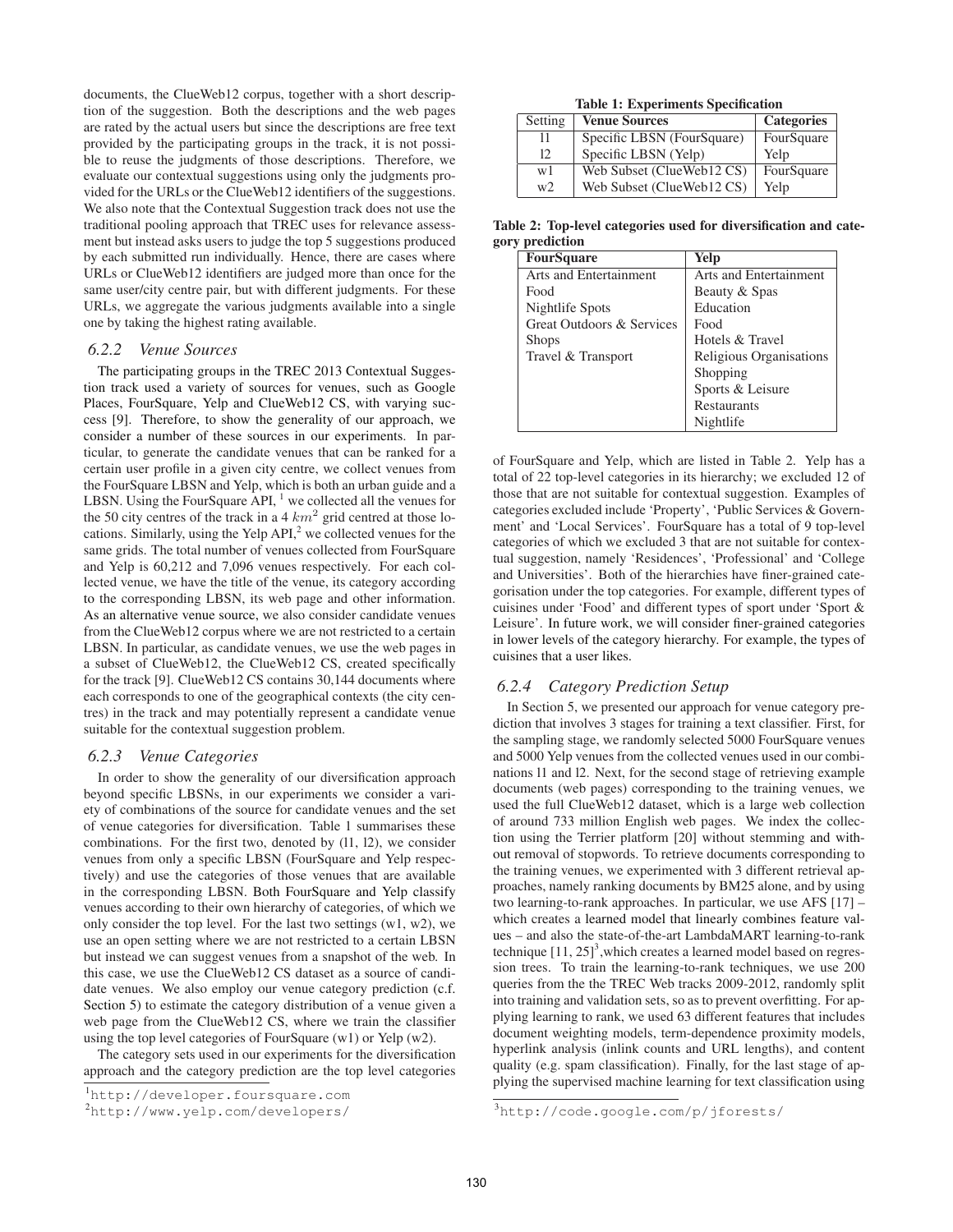Table 3: F-1 scores of the combinations of four supervised machine learning algorithms used for text classification with three different retrieval models and top 10 documents  $k = 10$ . Training and testing are done using with a 5-fold cross validation. Best performances are highlighted in bold.

|             |              |       | Yelp           |            |              |       | FourSquare     |            |
|-------------|--------------|-------|----------------|------------|--------------|-------|----------------|------------|
|             | <b>Naive</b> | J48   | Random         | <b>SVM</b> | <b>Naive</b> | .I48  | Random         | <b>SVM</b> |
|             | <b>Baves</b> |       | <b>Forests</b> |            | <b>Baves</b> |       | <b>Forests</b> |            |
| <b>BM25</b> | 0.314        | 0.463 | 0.474          | 0.444      | 0.282        | 0.480 | 0.483          | 0.440      |
| <b>AFS</b>  | 0.304        | 0.496 | 0.476          | 0.456      | 0.346        | 0.485 | 0.487          | 0.454      |
| LambdaMART  | 0.236        | 0.477 | 0.475          | 0.424      | 0.336        | 0.491 | 0.511          | 0.451      |

the documents' terms as features, we experimented with 4 different approaches, namely Naive Bayes, SVM [14], Random Forests [7] and Decision Trees (J48) [21].

## 6.3 Evaluation of Category Prediction

In this section, we aim to answer our first research question RQ1. The aim is to assess the quality of venue category prediction with our approach and to identify the best setting under which the category prediction performs. The venue category prediction is important to perform the diversification of contextual suggestion, and will therefore help us later in answering our second research question RQ2. We conduct a number of experiments where we assess the accuracy of the classification of web pages (documents from ClueWeb12) using a 5-fold cross validation. We aim to validate our approach and to identify the most accurate combination for retrieving web documents that correspond to the sample venues (the second stage of the training in Section 5) and the supervised machine learning approach for our text classifier (the third stage of the training in Section 5). For this, and as described in Section 6.2, we applied three different retrieval approaches: the BM25 retrieval model, and the two learning-to-rank approaches AFS and LambdaMART. We selected the top 10 retrieved documents ( $k = 10$ ) for each venue to use them as examples for training the classifier. We report, in Table 3, the F-1 accuracy scores of the four supervised machine learning approaches used for the text classification and described in Section 6.2.

First, we can observe from Table 3, that both J48 and Random Forests are the top performing supervised machine learning approaches with comparable performances on both used category sets (top-level FourSquare and Yelp categories) and across the different retrieval approaches. For example, in the case of the Yelp categories, the best accuracy is achieved when using J48 and the AFS retrieval approach (F-1=0.496), and with FourSquare categories, the best accuracy is achieved when using Random Forests and LambdaMART (F-1=0.511). We can also observe that the performance is consistent on both LBSNs, which suggests the robustness of our approach. It is also worth noting that with a higher number of categories of venues (the Yelp categories), the classifier is still producing consistent results.

Next, we examine whether a better retrieval model improves the accuracy of venue category prediction. The learning-to-rank approaches (LambdaMART and AFS) are known to be more effective than the BM25 model in web retrieval [11, 17, 25] and therefore we aim to examine if the category prediction improves when using those learning-to-rank approaches as opposed to using the BM25 baseline model. In Table 3, and when comparing the second and the third row with the first row, we observe that overall using the learning-to-rank approaches for retrieval (AFS and LambdaMART), results in increased classification accuracy. This is again consistent for both category sets (from both LBSNs). The only exception when BM25 results in better classification accuracy than both learning-to-rank retrieval approaches is the case where

Table 4: F-1 scores of the classification accuracy with Random Forests using the LambdaMART retrieval model and different number of top documents to train the classifier  $(k)$ . Training and testing are done using with a 5-fold cross validation. Best performances are highlighted in bold.

| performances are ingungnicu in bonu.           |  |  |                                                 |    |    |    |  |  |
|------------------------------------------------|--|--|-------------------------------------------------|----|----|----|--|--|
|                                                |  |  | 10.                                             | 20 | 30 | 40 |  |  |
| Foursquare 0.396 0.438 0.511 0.541 0.593 0.614 |  |  |                                                 |    |    |    |  |  |
| Yelp                                           |  |  | $0.410$ $0.442$ $0.475$ $0.542$ $0.578$ $0.589$ |    |    |    |  |  |

Naive Bayes is used as a supervised machine learning approach using the Yelp categories (i.e. the first column of Table 3). However, since we observe a much lower accuracy for Naive Bayes, we can still generally conclude that a better retrieval approach improves the accuracy of an appropriate supervised machine learning approach to predict the category of a venue using its web page. This again validates the soundness of our approach and justifies using a stateof-the-art web retrieval approaches for identifying web pages to train the text classifier. Overall, the achieved F-1 accuracy score of 0.511 is reasonable for our task, since the task is challenging where some venues may actually belong to multiple categories.

Finally, in this evaluation, we study the effect of  $k$ : the number of top documents used to train the classifier. To do this, we use the best performing combination of the supervised machine learning approach and the retrieval model, which is the Random Forests and the LambdaMART learnt model. We vary the number of top documents used for training each time and report the F-1 score using 5-fold cross validation in Table 4. The results suggest that there is trend of an increasing classification accuracy with larger values of k, which suggests that considering more documents retrieved in response to a query containing the venue's name informs the classifier better about the category that the venue belongs to. Hence, it results in an overall better classification accuracy.

To summarise our findings for research question RQ1, we can conclude that the accuracy of our classification approach for predicting the category of the venue is reasonable and it increases especially when using an effective retrieval model (learning-to-rank with LambdaMART) and a large number of representative documents of a venue as training data.

#### 6.4 Evaluation of Diversification for Contextual Suggestion

In this section, we address our second research question RQ2, where we evaluate the effectiveness of our diversification approach for contextual suggestion (c.f. Section 4) and compare it to our LM model as a baseline (c.f. Section 3). As discussed in the experimental setup and illustrated in Table 1, we conduct a number of experiments where we consider venues from two LBSNs and also the ClueWeb12 to show the generality of our approach beyond a specific LBSN. For our LM baseline, we use equal weights for the positive and negative profiles, i.e.  $\alpha = 0.5$ . For the diversification approach, we rerank the suggestions of the similarity baseline and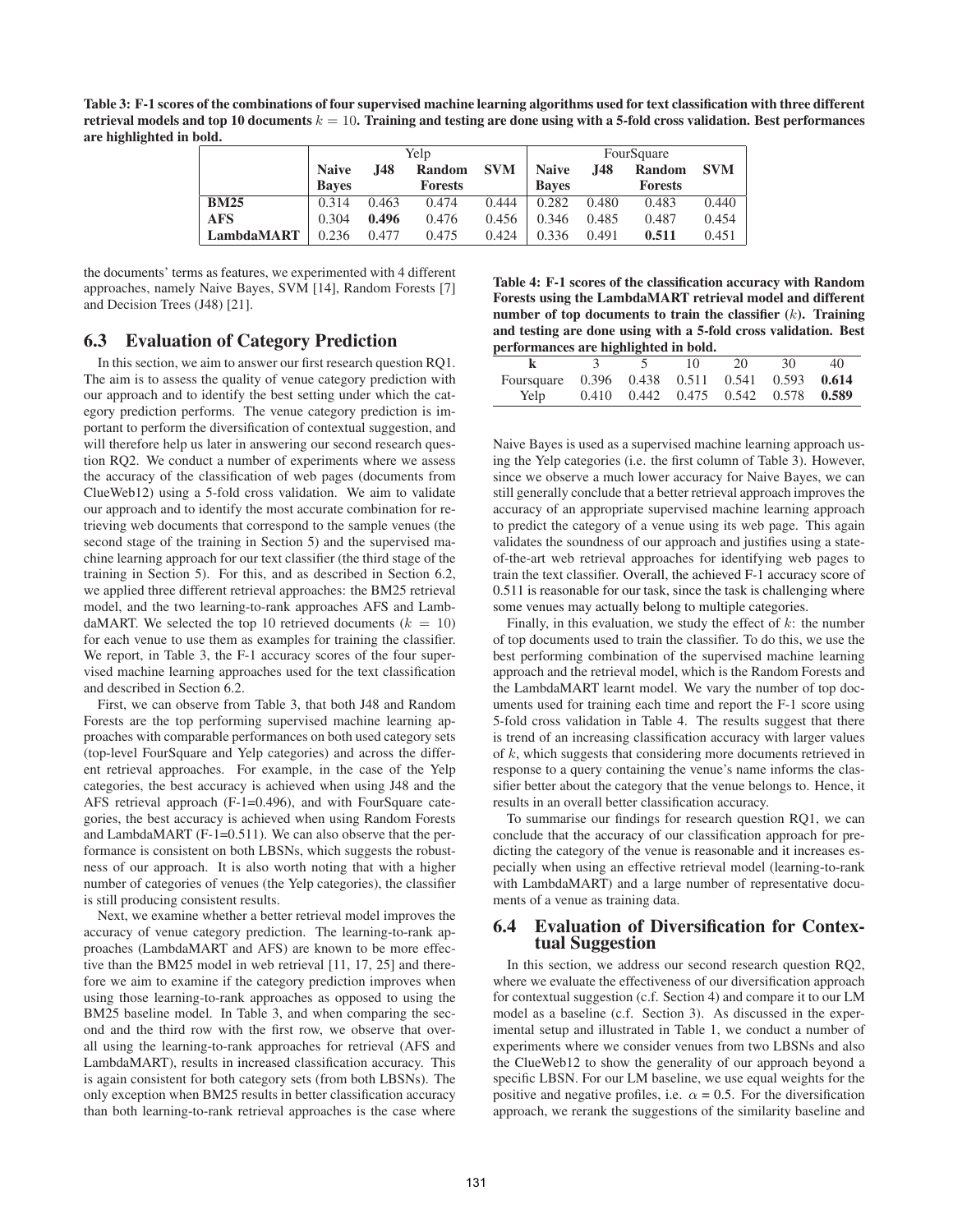Table 5: Evaluation results of the personalised diversification approach for contextual suggestion using the TREC 2013 Contextual Suggestion track. Best performances are highlighted in bold. For the diversification approach, the percentage of increase or decrease over the LM baseline is reported in parenthesis. All metrics are estimated using the judgments of URLs and ClueWeb12 identifiers and ignoring the judgments of descriptions since they are not usable (c.f. Section 6.2.1). Under this setup, TREC 2013 median of P@5 is 0.374 for all runs, and 0.125 for runs that use the ClueWeb12 CS dataset.

|    | <b>Venue Sources</b> | <b>Method</b>                    | <b>Categories</b> | P @ 3             | P @ 5              | <b>MRR</b>        | $\frac{6}{6}$ j $\overline{\omega}$ 5 |
|----|----------------------|----------------------------------|-------------------|-------------------|--------------------|-------------------|---------------------------------------|
|    | FourSquare           | LM baseline                      |                   | 0.442             | 0.360              | 0.624             | 67.98%                                |
|    | FourSquare           | personalised diversification     | FourSquare        | $0.462 (+4.5%)$   | $0.385 (+6.9\%)$   | $0.640 (+2.5%)$   | 68.43%                                |
|    | FourSquare           | non-personalised diversification | FourSquare        | $0.431(-2.4\%)$   | $0.354(-1.6\%)$    | $0.620(-0.6\%)$   | 63.94%                                |
| 4  | Yelp                 | LM baseline                      |                   | 0.073             | 0.062              | 0.167             | 11.13%                                |
|    | Yelp                 | personalised diversification     | Yelp              | $0.078 (+6.40\%)$ | $0.064 (+2%)$      | $0.172 (+2.9\%)$  | 10.88%                                |
| 6  | Yelp                 | non-personalised diversification | Yelp              | $0.074 (+1.36\%)$ | $0.062(0.00\%)$    | $0.171 (+2.33\%)$ | 10.86%                                |
|    | ClueWeb12 CS         | LM baseline                      |                   | 0.088             | 0.081              | 0.212             | 26.78%                                |
| 8  | ClueWeb12 CS         | personalised diversification     | FourSquare        | $0.097 (+10.17%)$ | $0.088 (+8.89%)$   | $0.223 (+4.47%)$  | 28.10%                                |
| 9  | ClueWeb12 CS         | personalised diversification     | Yelp              | $0.095 (+7.72\%)$ | $0.089 (+10.00\%)$ | $0.217 (+2.42\%)$ | 26.60%                                |
| 10 | ClueWeb12 CS         | non-personalised diversification | FourSquare        | $0.083(-5.68\%)$  | $0.082(+1.23\%)$   | $0.202(-4.71\%)$  | 27.22%                                |
| 11 | ClueWeb12 CS         | non-personalised diversification | Yelp              | $0.079(-10.22\%)$ | $0.081(0.00\%)$    | $0.205(-3.30\%)$  | 27.04%                                |

set the  $\lambda$  parameter of the xQuAD framework to 0.5, where the relevance and diversity components have equal weights. In future work, we aim to conduct a further study to choose the trade-off parameter, e.g. using supervised learning. For example, this parameter may be sensitive to different types of users or different types of locations. We experimented with the two different approaches, described in Section 4, to estimate the category probability distribution: (i) the *personalised diversification* approach where the category probability distribution is inferred from the positive and negative profiles constructed for the user and calculated using Equation (7), and (ii) the *non-personalised diversification* approach where all categories have equal importance for all users and the category probability distribution is calculated using Equation (6). When using the ClueWeb12 CS, a subset of ClueWeb12, as source of candidate venues, we use our category prediction approach to produce the category probability distribution that is necessary to the diversification approach and consider two category sets as illustrated in Table 1 (settings w1 and w2). We employ the top performing classification approach as identified from the conclusions of the experiments in the previous section. In particular, we use LambdaMART for retrieval with  $k = 40$  documents (the second stage for training in Section 5) and Random Forests as a supervised machine learning algorithm (the third stage for training in Section 5).

In Table 5, we report the results for our LM baseline approach and the diversification approaches (personalised and non-personalised) using the various combinations of venue and category sources of Table 1. We report two official TREC measures of the Contextual Suggestion, namely P@5 and MRR, and also P@3. As discussed in Section 6.2, these measures are estimated from the relevance of the venue's web page only (URLs or ClueWeb12 identifiers). Indeed, in the Contextual Suggestion track, judgments are also provided for a description generated by each run for each suggestion. However, it is not possible to reuse the relevance judgments for the descriptions since they are free text. Moreover, the last column in Table 5 reports the percentage of judgments available for the recommended venue at rank 5 in each case.

The first part of Table 5 (rows 1-3) reports the results when the candidate venues are selected from our FourSquare crawl. We observe that the personalised diversification approach does increase the precision of the contextual suggestion (the second row). Especially at higher cut-off points, the precision is markedly improved (+6.9% for P@5 vs. +4.5% for P@3). This is interesting as it shows that diversification approach has a higher chance to cover the categories of interest to the user. Moreover, the performance of the baseline that the diversification is improving on is reasonable, since its P@5 is around the median of all runs in the TREC 2013 Contextual Suggestion track (0.374). From the third row, we observe that the non-personalised diversification degrades the performance of the contextual suggestion. This is expected since the task is a personalised one, but the degrade is marginal, which highlights the power of our diversification approach that balances between relevance to the user's interests and the overall diversity of categories.

The second part of Table 5 (rows 4-6) reports the evaluation measures when we consider venues from the Yelp LBSN. We observe a similar pattern where the personalised diversification approach improves on the LM baseline for the various effectiveness measures (e.g. +2.9% for MRR). However, in this case, the non-personalised diversification marginally improves two of the effectiveness measures but to a less extent than the personalised diversification (e.g. +1.36% for P@3). Overall, the performance when using Yelp degrades when compared to the performance achieved when using FourSquare. The degrade in performance can be explained by the figures in the last column of Table 5 where the percentage of judged venues dropped from around 68% to 11%.

The last part of Table 5 (rows 7-11) reports the results when we consider suggestions from the ClueWeb12 CS dataset. As before, we observe a consistent improvement of the personalised diversification approach over the LM baseline for the various measures. Moreover, we observe an overall degrade in performance of the non-personalised diversification against the LM approach, but the degrade is marginal and in one case we observe a slight improvement (+1.23% for P@5 when using the FourSquare categories). The results here also show that using either of the Yelp or FourSquare category sets for personalised diversification improves the effectiveness of contextual suggestion. Finally, we observe low precision scores when using ClueWeb12 CS as a source of candidate venues. However, the performance is comparable with the median of all runs in the track that use the same source of venues (median of P@5 for those runs is 0.125). Moreover, the weaker performance can be further explained by the low figure of the percentage of venues judged reported in the last column of Table 5.

As a summary and in answer to our research question RQ2, we can conclude that the personalised diversification approach we have proposed is indeed useful for contextual suggestion and can consistently improve the precision of recommendation over an LM baseline. In contrast, the non-personalised diversification generally re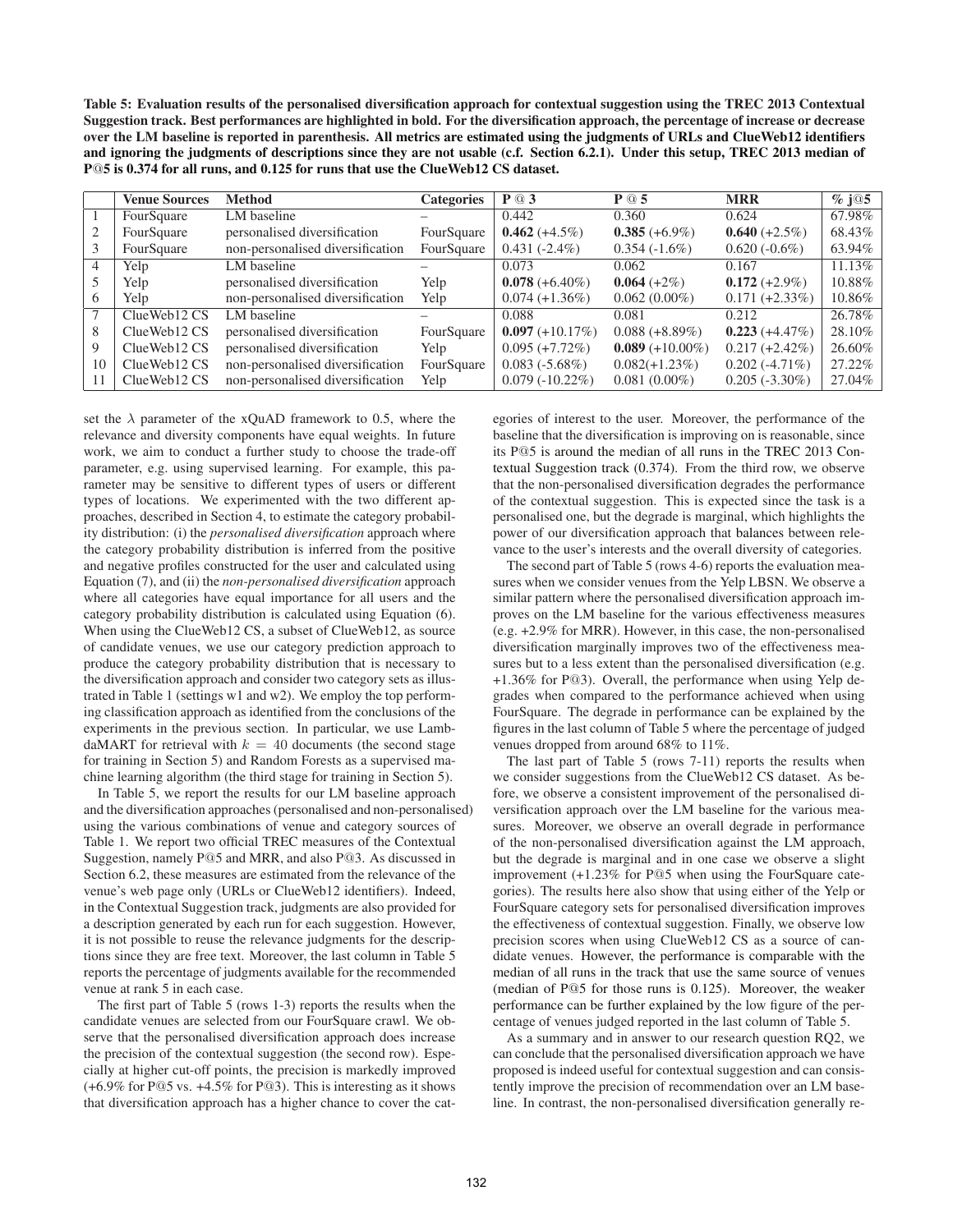sults in a less effective performance, which is expected since the task is a personalised one. However, it is interesting to observe that the degradations in performance are only marginal, which indicates that diversification in general is a promising approach for contextual suggestion. Next, we perform further analysis on our diversification approach to investigate its performance with regards to different types of users.

## 6.5 Analysis of the Diversification Results

The previous experiments suggest that when the personalised diversification approach is applied, the overall effectiveness of the recommendation is improved. In Figure 3, we show a concrete example from our experiments on how personalised diversification of contextual suggestion works. In particular, we illustrate a user profile defined by explicit ratings of venues and next to it we list the top 5 recommendations using our LM baseline and our personalised diversification approach. We can observe that with diversification, new categories of venues are pushed to the top 5 list, for which the LM baseline has only presented historical places and museums. Now, we aim to establish the contribution of the diversity to the observed improvement in performance bearing in mind that our approach achieves personalisation by balancing between the similarity and the diversity of categories that the user likes. In order to quantify the contribution of diversity to the recommendation effectiveness, we first aim to identify the different types of users in terms of the variety of category interests. Then, we establish whether our diversification approach works for the different types of users in providing a recommendation list that is diverse and that represents their categories of interests. Finally, we aim to quantify if there is any correlation between the improvement of recommendation effectiveness and diversity.

Users are different in terms of the variety of their interests. Some users may have few categories of venues that they would like to visit, e.g. they only like bars. Others may have a variety of equal interests to different categories of venues. To measure this variation, we can estimate the entropy of category probability distribution for the given user denoted by  $H(P(c_i|u))$ . Users with higher values of  $H(P(c_i|u))$  have more diverse interests, where users with lower values of this entropy has fewer categories of interests.

To establish whether our diversification approach works for the different types of users in providing a recommendation that is diverse to match their category of interests, we devise the following method. Given the original ranking R and the diversified ranking S, we quantify the category probability distribution  $Q_1(c_i)$  from the original ranking R and the category probability distribution  $Q_2(c_i)$ from the diversified ranking S. Ultimately, the diversification approach should produce a category probability distribution that is closer to original distribution of the user  $P(c_i|u)$ . This is quantified using the cross-entropy between the category probability distribution of the user and the inferred one from the ranking  $H(P,Q)$ . Therefore, we can check if the diversification approach does produce a more representative ranking of the user interests if  $H(P, Q_2)$ is less than  $H(P, Q_1)$ , i.e. when the following is true:

$$
\Delta H(P,Q) = H(P,Q_2) - H(P,Q_1) \le 0 \tag{8}
$$

We quantified this difference for the top 50 users in terms of category diversity (high entropy  $H(P(c_i|u))$ ) and plot the results for the w2 setting of Tabel 1 in Figure 4. We see that in most cases (86% of the cases), the difference is negative and the diversification approach succeeds in providing venues that match the diversity of category interests of those users. For the users in the bottom of the list, i.e. the least 50 users in terms of category diversity (low entropy  $H(P(c_i|u))$ , we plot the differences in Figure 5, we observe

| <b>Elfreths Alley Museum</b>                        | **<br>** | Non-diversified suggestions (LM)                 | <b>Personalised Diversification of</b><br>the LM suggestions |
|-----------------------------------------------------|----------|--------------------------------------------------|--------------------------------------------------------------|
| Eastern State Penitentiary<br>Round Guys Brewing Co | **<br>** | Abraham Lincoln Presidential<br>Library & Museum | Abraham Lincoln Presidential<br>Library & Museum             |
| Darlings Cafe                                       |          | <b>Illinois State Museum</b>                     | National Museum of Surveying                                 |
| <b>Reading Terminal Market</b>                      | **       | Dana-Thomas House                                | Del's Popcorn Shop                                           |
| Chinatown<br>靍                                      |          | Lincoln Home Visitor's Center                    | The Globe Tavern                                             |
|                                                     |          | President Abraham Lincoln Hotel                  | Illinois State Museum                                        |

Figure 3: An example of a user profile and two ranked list of contextual suggestions for that user in the city of Springfield



Figure 4:  $\Delta H(P,Q)$  for the top 50 users ranked by entropy of category distribution  $H(P(c_i|u))$ 

a different picture, where in most cases, the difference between the two rankings is minimal as the diversification has still produced a ranking that represents the category distribution of the user's interests. However, in some cases, the original ranking was better (in 30% of the cases  $\Delta H(P,Q) \leq 0$ ). This validates our diversification approach and shows that it is capable of producing a ranking of recommendation that better matches the category interests of the user and it shows that it works particularly well for users with high variety of interests.

Finally, we aim to find if there is any correlation between the improvement in the recommendation effectiveness and the diversity performance. For that we estimate the correlation between the improvement in precision  $\Delta(P@5)$  and the differences  $\Delta H(P,Q)$ . We observe that there is no strong correlation between the two, but since the effectiveness measure does not take diversity into account, we accept this observation and we leave for future work an evaluation that takes diversity into account when measuring the effectiveness of contextual suggestion.

#### 7. CONCLUSION

In this paper, we have developed an approach for diversifying the categories of contextual suggestion in LBSNs. Our approach can promote the categories that the user is interested in, and it is also capable of eliminating redundancy of the recommended venues in the sense that they should cover various categories of interest to the given user. Our approach generalises beyond a specific LBSN as we have devised a venue category prediction by building a textual classifier using a large collection of web pages, the ClueWeb12 dataset. Our thorough empirical evaluation suggests that diversity can improve the effectiveness of contextual suggestion over a LM baseline that only considers the similarity between the user's pro-